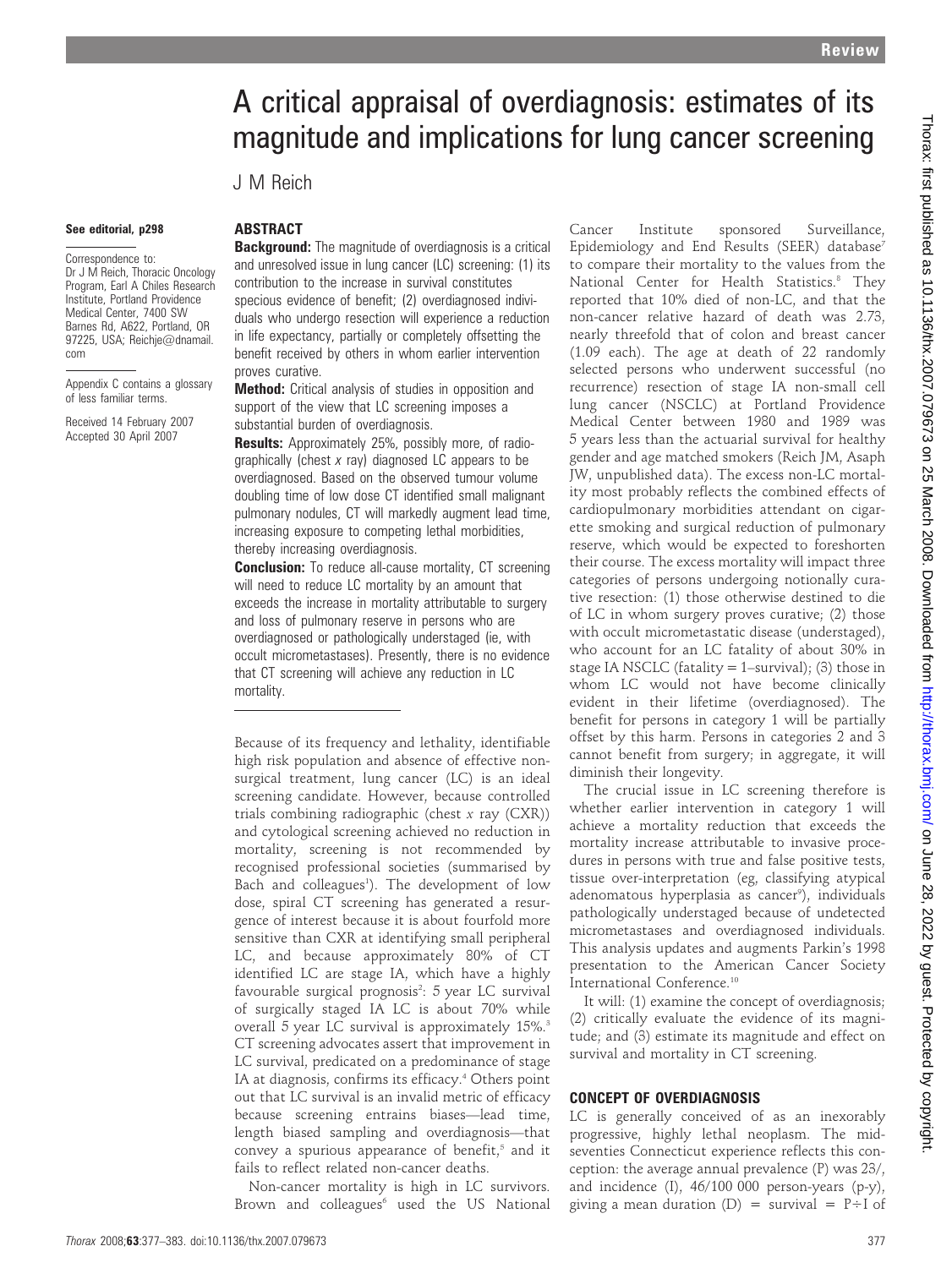$0.5$  years<sup>11</sup> (see glossary, appendix C). Screening programmes revealed a wide spectrum of aggressiveness. Peripheral adenocarcinomas and its variants (particularly bronchioloalveolar carcinoma—BAC), presenting as solitary pulmonary nodules (SPN), exhibit the slowest growth, $12$  and are therefore most susceptible to being overtaken by competing lethal morbidities.

Overdiagnosis denotes detection of disease that would never have become clinically evident, a pathological finding lacking clinical import, detectable only by special means (screening or autopsy). Overdiagnosis, pseudodisease, clinically irrelevant cancer, iatrogenic pseudodisease and lanthanic disease are interchangeable terms. Overdiagnosed LC may be conceptualised as a clinical–pathological false positive diagnosis because it erroneously implies a lethal outcome.

Overdiagnosis<sup>13</sup> occurs under two circumstances: (a) some indolent cancers prove non-lethal (eg, prostate and thyroid cancers are frequent incidental autopsy findings); (b) the course of aggressive cancers may be overtaken by lethal competing morbidities. LC, due to a common cause (smoking), is frequently accompanied by chronic obstructive pulmonary disease (COPD) and coronary artery disease. Screening, by imposing length biased sampling and lead time bias, increases overdiagnosis by prolonging exposure to competing lethal morbidities.

The incidence of clinically relevant LC is numerically bounded: it is given by its annual mortality  $(M) +$  the proportion of cured LC that is not overdiagnosed; it can be approximated as  $M \div 0.85$ , assuming 15% survival and zero overdiagnosis. Diagnostic methods, in proportion to their sensitivity, can increase the aggregate number of diagnosed LC, thus exceeding this limit.<sup>13</sup> This spurious incidence increase is due to clinically irrelevant cases. If one subscribes to the belief that minute cancers arise frequently and are held in abeyance by immunological surveillance, $14$  it follows that the number of diagnosed cancers (incidence) is limited only by screening frequency and tumour size resolvable by the method used.

# EFFECT AND QUANTIFICATION OF OVERDIAGNOSIS

Overdiagnosis combines a specious improvement in outcome, as measured by cause specific survival,<sup>13</sup> with a genuine increase in mortality. Definitive evidence for and quantification of overdiagnosis would require a study of untreated subjects with screen identified, histologically confirmed, pathologically staged LC. Decades later, a panel reviewing survival curves, pathology, medical records and autopsy findings would define LC and allcause survival. Those dying with clinically silent LC would constitute the overdiagnosed cases. Such a study is, of course, ethically and practically unfeasible. A discussion of overdiagnosis quantification is inseparable from the measurements by which it is operationally inferred.

# STUDIES ADVANCED IN SUPPORT OF A LOW RATE OF **OVERDIAGNOSIS**

# Survival in unoperated persons

Flehinger and colleagues<sup>15</sup> reported on the pooled results of the National Cancer Institute sponsored Early Lung Cancer studies performed at the Mayo Clinic, Johns Hopkins and Memorial Sloan Kettering, identifying all cases of stage I (T1NOMO and T2NOMO) NSCLC, detected by symptoms, incidentally or by screening. They identified 45 clinically staged (c staged) T1 and T2 persons who either refused or were judged to have medical contraindications for surgery. Twenty-one (47%) were stage IA. Twenty (44%) received radiation therapy. Five of 45 (11%) not undergoing surgery did not die of LC within the 5 year followup period (fig 1 in Flehinger and colleagues<sup>15</sup>).

Overdiagnosis was estimated by 5 year surgically untreated LC survival as 11%. This estimate is fallacious because non-LC deaths (overdiagnosed, by definition, if their LCs were clinically silent) were treated as withdrawals. Furthermore, the survival figure underestimates untreated stage I LC survival because the authors conflated screen identified patients with those identified by symptoms (rare in stage IA) and incidental radiographs, because somewhat more than half were stage IB and because all were c staged (ie, understaged).

Sobue and colleagues<sup>16</sup> reported all-cause survival of 42 persons with CXR detected c stage I LC diagnosed in 1976– 1981, collected from 20 institutes comprising the Japanese Lung Cancer Screening Research Group, who either refused surgery or were judged not to be surgical candidates. In contrast with the predominance of prognostically favourable stage I adenocarcinoma12 and its variants in the Early Lung Cancer Action Project  $(ELCAP)$  prevalence screening trial,<sup>2</sup> the authors reported a less favourable histological distribution: 25 (60%) were squamous cell and four (10%) were small cell. Radiation or chemotherapy, or a combination, was provided to 81%. All-cause 5 year survival was 14%. Medical record review showed that seven of 41 (17%) patients died of causes other than LC or its treatment in the 10 years of follow-up.

It is impossible to determine whether the 17% non-LC deaths in unresected individuals constitutes evidence of overdiagnosis or the (limited) efficacy of non-surgical therapy. It is likely that many were understaged (mediastinal lymph node involvement was assessed by linear tomography in almost all), which has the opposite effect of stage migration (ie, the outcome for the assigned stage would be less favourable (reverse Will Rogers effect)).

Henschke and colleagues<sup>17</sup> used the 1988–1994 SEER registry data to characterise the survival of resected and unresected persons with stage IA NSCLC ascertained by any means. The authors computed an 8 year LC death rate ''which adjusted for deaths from all other causes'' (the phrasing implies that these values were cause specific). For those undergoing lobectomy, 8 year LC survival ranged from 60% to 75%, depending on size (0.6–3.0 cm), and for those receiving no treatment, from 6% to 13%.

Reporting LC rather than all-cause survival can be misleading, because if deaths within 30 days of surgery are excluded, or if a disproportionate number of individuals allocated to surgical intervention die of comorbidities and are excluded from the analysis—treated as withdrawals (ie, censored data)—the consequence will be a spuriously favourable ''5 year survival.'' In effect, people who die from adverse effects of diagnosis or treatment are not considered LC deaths, even though LC was a directly contributing cause. Survival of unoperated persons does not quantify overdiagnosis; it identifies individuals who, because their neoplasms are indolent, are at risk of overdiagnosis. Censoring non-LC deaths in persons with clinically silent LC excludes those who are, by definition, overdiagnosed.

Unlike the Sobue and Mayo Lung Programme analyses, in which the cause of death was established by the investigator's review of medical records, the authors relied on causes of death abstracted from the National Center for Health Statistics database of consolidated death certificates from each state's Vital Statistics Office, which are less accurate.<sup>18 19</sup> For example, some states employ a hierarchical designation in which LC is assigned as the cause of death if it is listed as a prior diagnosis.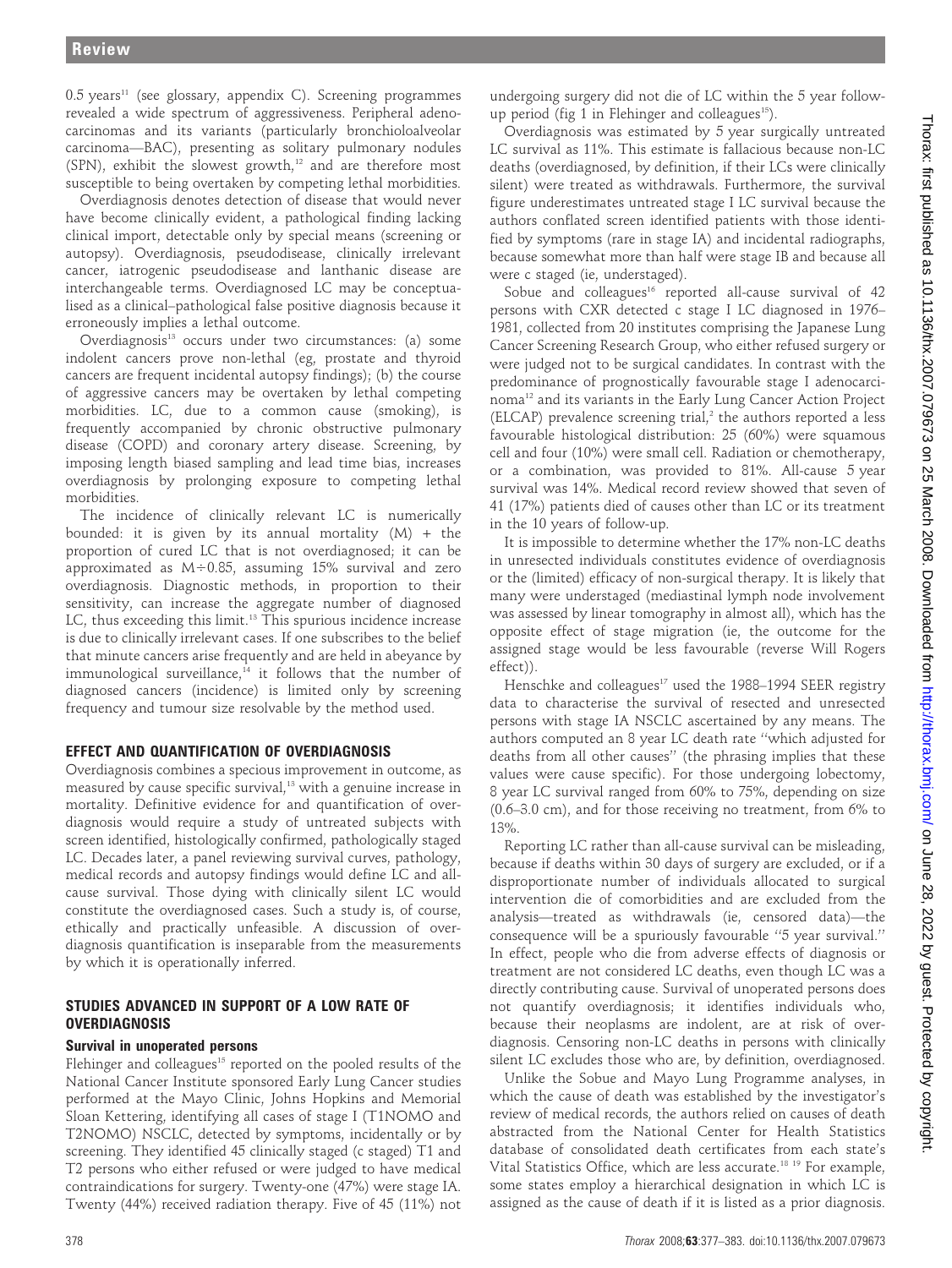#### Growth rate

Yankelevitz and colleagues<sup>20</sup> concluded that frequent overdiagnosis could be excluded in the Mayo Lung Project and Memorial Sloan Kettering studies because of the similarity of tumour volume doubling time (TVDT) of 87 cases of stage I LC to that of non-screen identified adenocarcinomas. The estimated median TVDT—101 days in the Mayo and 144 days in the Memorial study—was similar to the range of median TVDTs (61–269 days) reported for 97 non-screen identified lung adenocarcinomas compiled from several centres.<sup>21</sup>

The analysis assumes that all non-screen identified adenocarcinomas to which it compared the Mayo and Memorial screen identified adenocarcinomas proved or would have proven lethal. For example, a 1 cm SPN with a 144 day TVDT would require about 4 years to achieve a lethal size (see appendix A). Approximately one-third of healthy white male smokers in their late sixties would be expected to succumb to all causes within 4 years,<sup>22</sup> during which time a 1 cm LC might remain clinically silent.

In addition to methodological limitations in computing TVDT described in the paper, the authors make an implicit assumption that growth rate, because of its relationship to lethality, is the sole determinant of overdiagnosis. Other variables influencing overdiagnosis are: patient age and presence of competing lethal comorbidities, tumour size at diagnosis,<sup>12</sup> metastatic propensity and ability to circumvent immunological surveillance.<sup>14</sup>

#### cDNA profile

Mulshine and Sullivan advanced the similarity between complementary DNA (cDNA) composition of screen identified and clinically identified  $LC^{23}$ —implying similar biological potential—to support the view that overdiagnosis is ''unlikely."<sup>24</sup> Bianchi and colleagues<sup>23</sup> found a similar gene expression profile in 18 CT detected and 18 stage and cell type matched ''symptom detected'' cases. The accompanying editorial.<sup>25</sup> which addressed a concern that CT detected LC might be overdiagnosed if they were of limited biological potential, stated, '' . . .quantitative real-time PCR and immunohistochemistry suggests that the aggressive biological potential of the CT detected cancers is similar to that of symptom-detected cases.''

Despite the limitation imposed by overmatching (see below), Bianchi and colleagues<sup>23</sup> reported that nine genes (see table 2 in Bianchi and colleagues<sup>23</sup>) involved in tumour growth were differentially expressed in the CT detected versus the ''symptom detected'' group. ''All were expressed in the symptomatic tumours at a lower level than in the CT scan detected cases and loss of expression of five of these genes is known to be associated with tumour progression.'' The study design may have been flawed by overmatching. It largely (11 of 18 cases) compared cDNA phenotypes in persons with screen versus ''symptom detected'' stage IA LC. Stage IA is virtually never ''symptom detected.''12 Ascertainment typically results from an incidental radiograph taken for unrelated reasons. In effect, they are comparable to screen detected cases and might therefore be expected to have a similar gene expression profile. A cDNA comparison with advanced LC of matched cell type would be more illuminating.

That the ''aggressive biological potential'' of CT detected LC can be inferred from its cDNA phenotype is open to question. ''Often, the gene expression signatures obtained with the use of microarray analysis are difficult to interpret with respect to the biology of the underlying disease.''26 The biological potential of LC is a function of several known variables—size, growth rate,

angiogenic and metastatic potential, ability to evade immunological surveillance, mitotic rate and mutation rate—among other factors.12 Some of these variables are, presumably, subject to epigenetic influences. None are directly measurable with cDNA microarray phenotyping. Growth rate is the simplest measure of biological potential. CT identified LC presenting as SPN exhibit a vast difference—almost 35-fold—in TVDT (see below), from 46 days to 4 years. It is implausible that the biological potential of LCs possessing similar cDNA profiles and widely divergent TVDTs are similar.

# STUDIES ADVANCED IN SUPPORT OF A HIGH RATE OF **OVERDIAGNOSIS**

# Controlled trials

Two large randomised controlled trials allocated older male smokers to a screened versus an unscreened cohort following a prevalence CXR and cytological baseline screen to exclude persons with identifiable LC.

In the incidence portion of the Mayo Lung Programme,<sup>27</sup> 206 cases of LC were identified in the screened versus 160 in the unscreened cohort. The excess  $((206-160) \div 206 = 22\%)$  46 cases were characterised as ''missing cases,'' as a comparable number did not appear in the usual care cohort after extended followup.28 Eddy postulated that they were overdiagnosed (ie, the number of LCs was approximately equal in both cohorts), the usual care arm counterparts with unidentified LC dying of competing morbidities.<sup>29</sup>

Kubik and colleagues<sup>30</sup> undertook a similar study in Czechoslovakia. Following a baseline screen, male smokers were randomly allocated to semi-annual CXR and cytological screening or to an unscreened control cohort. At 3 years and annually for 3 years thereafter, both cohorts were CXR screened. The LC cases in the screened versus the initially unscreened cohort, after prolonged follow-up, was  $(108-82) \div 108 = 24\%$ .

LC screening is predicated on the assumption that resection of curable LCs, premised progenitors of advanced LC, will achieve a commensurate, reciprocal reduction in the latter (stage shift). Neither trial demonstrated this essential effect: in the Mayo Lung Project, almost twice as many LCs (94, 46%) were completely resected in the intervention than in the usual care cohort (51, 32%). However, the number of advanced LCs identified during the entire study—112 in the intervention versus 109 in the usual care cohort—was not reduced. Similarly, in the Czech trial, nine persons identified in the intervention during the initial 3 year screen underwent ''curative resection'' versus eight in the control cohort.<sup>31</sup> At completion of the study, however, the number of resectable cases was similar in both cohorts: intervention 25/108 (23.1%); control 19/82 (23.2%).<sup>32</sup> Fontana and colleagues<sup>33</sup> summarised the three National Cancer Institute sponsored CXR and cytological screening studies, reporting that there were 303 advanced LC cases (stages III, IV) in the intervention groups compared with 304 in the controls.

Plausible explanations for failure of CXR screening to interdict advanced LC are:

- The majority of advanced LCs originate in proximal endobronchial sites, where radiographic screening lacks sensitivity.
- $\blacktriangleright$  Advanced LCs that originate in the periphery of the lung, and are therefore potentially susceptible to early diagnosis, have such an aggressive natural history that early detection within practicable screening intervals is not achievable.
- Metastasis may occur in some cancers before they reach an actionable size. Each explanation for the absence of stage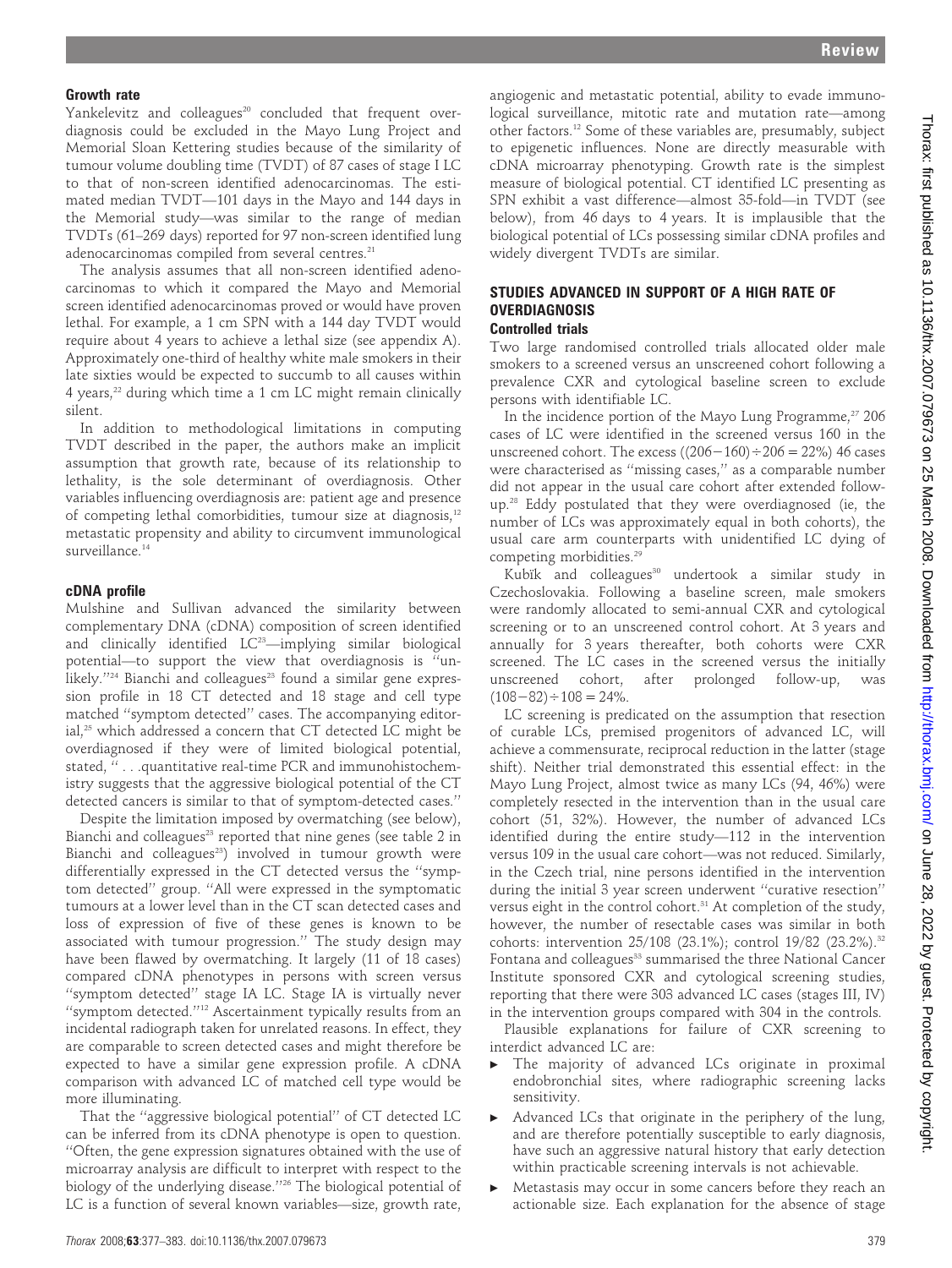shift implies that few of the excess screen identified, resectable LCs (principally stage I) were progenitors of advanced LC (ie, they were clinically irrelevant).

# Autopsy findings

McFarlane and colleagues<sup>34</sup> reported that the age adjusted incidence of previously unsuspected autopsy detected LC at Yale New Haven Medical Center was almost fourfold the community incidence rate in men and almost 15-fold higher in women. These ''surprise'' LCs neither caused nor contributed to the deaths of their patients.

In an updated review from the same site, Chan and colleagues<sup>35</sup> reported that one in six autopsy detected LCs were unrecognised before death; that 1% of men autopsied in 1973– 1982 had previously unsuspected LC; and that most (70%) were resectable (TNM stages 0 to II) and were therefore presumably asymptomatic. Two other autopsy series reported similar findings.36 37 These series demonstrate the existence of a large ''reservoir'' of CXR detectable, clinically irrelevant LC.

Chan's analysis showed that the incidence of surprise LC was sixfold the estimated incidence of overdiagnosis—1.2/1000 p-y—in the Mayo study, indicating that the 22% estimate is conservative (appendix B). Autopsies are likely to underestimate the ''reservoir'' of CT identifiable malignant SPN: Dammas and colleagues<sup>38</sup> reported that, among 28 persons who had a CT scan demonstrating an SPN within 2 months of death, nine (22%) were not identified in the autopsy report.

# Histology and epidemiology:

If CT screening identified solely clinically relevant cancers, their histological and epidemiological features would approximate that of clinically identified cancer in the population.

Sone and colleagues<sup>39</sup> reported on a mass population  $CT$ screening of Japanese men and women over age 40 years (median 64), smokers and non-smokers. They identified 23 histopathologically staged LCs in the initial (prevalence) screen: 21 were IA and two were IB. Sixteen were BAC or well differentiated adenocarcinomas; three poorly differentiated adenocarcinoma; four squamous carcinoma. The proportion of cases in never smokers and females (each 0.44%) exceeded that in smokers and males (each 0.40%). The detection rate in the 3 year annual screening programme—406/100 000 p-y—was 11-fold the annual LC mortality rate—37.3/100 000 p-y—in this country region of Japan.

Yang and colleagues,<sup>40</sup> in a review of LC at the Mayo Clinic in 1997–2003, found that BAC constituted 3.1% of all cases (Ping Yang, MD, PhD, written communication, 2005). Swensen and colleagues<sup>41</sup> reported that CT screening identified 11 cases of BAC (17% of screen identified LC), sixfold their clinical representation.

# Growth pattern:

Bach and colleagues<sup>42</sup> pointed out that "In the . . . ELCAP study, the number of cancers detected in the annual follow-up  $CT^{43}$  is far less than that detected during the initial scan, even though the size of the detected lesions is similar. This difference in rates of detection is inconsistent with what one would expect if all the lesions grew at similar rates (ie, all were aggressive malignancies). Instead, that the size of the prevalent lesions detected at initial scan are consistent with those found at subsequent scans but that the rates of detection are substantially higher suggests that a meaningful proportion of cancers

detected during the initial scan would have behaved in an indolent manner''.

# QUANTIFICATION OF OVERDIAGNOSIS

The belief that overdiagnosis is unlikely entails its biologically implausible corollary: that a screen diagnosis of LC confers virtual immunity to death from all other causes. While the magnitude of CXR screening overdiagnosis cannot be determined with certainty, the per cent of ''missing cases'' in the Mayo and Czech studies, 22 and 24, respectively, furnish a lower bound. In the Mayo study, 95% of the intervention cohort received CXRs every 4 months; the control group received ''usual care''—more than half of whom elected to have one or more CXRs in the study period. The computation of putative overdiagnosis assumes that none of the usual care cases was overdiagnosed. This is likely to be incorrect because some cases in the usual care cohort were screen identified. If the same percentage (22) were overdiagnosed in the controls who had one or more CXRs in the last 2 years of the trial,<sup>33</sup> there would be 125 clinically relevant LC. The percentage of overdiagnosed cases would then be  $(206-125) \div 206 = 39\%$ . No generally applicable figure, however, can be given for the magnitude of overdiagnosis, for it will be influenced by methodology (see below), smoking history, histological distribution, age, ethnicity and comorbidities of the screenees.

# MITIGATION OF OVERDIAGNOSIS

Overdiagnosis can be reduced by excluding individuals with clinically discernable, potentially lethal comorbidities (eg, COPD) from screening. However, this strategy will diminish screening efficiency because the incidence of LC is far higher in persons with impaired pulmonary function,<sup>44 45</sup> and a reduction in the absolute number of LCs will increase the proportion with false positive tests. For these reasons,  $P$ etty<sup>46</sup> advocated screening the high risk group, persons with identifiable COPD. Subset screening creates an irresolvable dilemma: the benefit of reducing overdiagnosis by screening healthy smokers is offset by its diminished efficiency. The greater efficiency conferred by screening persons with COPD (who are likely to have concurrent, latent, coronary artery disease) is offset by a reduction in benefit and an increase in overdiagnosis; both are due to their lower life expectancy. Furthermore, limited pulmonary reserve will increase their surgical morbidity and diminish their post-surgical quality of life.

# TUMOUR GROWTH KINETICS AND OVERDIAGNOSIS

Based on observations of tumour growth, both Weiss<sup>47</sup> and Geddes<sup>12</sup> calculated that the natural history of LC could be characterized by exponential growth, encompassing, at most, 40 tumour volume doublings (TVD) (appendix A)

Aoki and colleagues<sup>48</sup> reported that, among resectable adenocarcinomas  $<$ 3 cm in diameter, TVDT ranged from 42 to 1486 days, and half had a TVDT greater than 1 year. Hasegawa and colleagues<sup>49</sup> reported a mean TVDT of 452 days (1.24 years) in 61 malignant SPN identified by mass CT screening. Based on these TVDTs, approximately 10 years would be expected to elapse between screening diagnosis at 1 cm and death from LC (assuming constant TVDT); for 0.5 cm, the interval would be about 14 years.

Life expectancy  $($  = median survival) in the USA at age 67 years—the median age of enrolment in the ELCAP trial<sup>2</sup>—in healthy male smokers is 16 years and in healthy female smokers 19 years.<sup>50</sup> Based on these TVDT, and assuming a linear inverse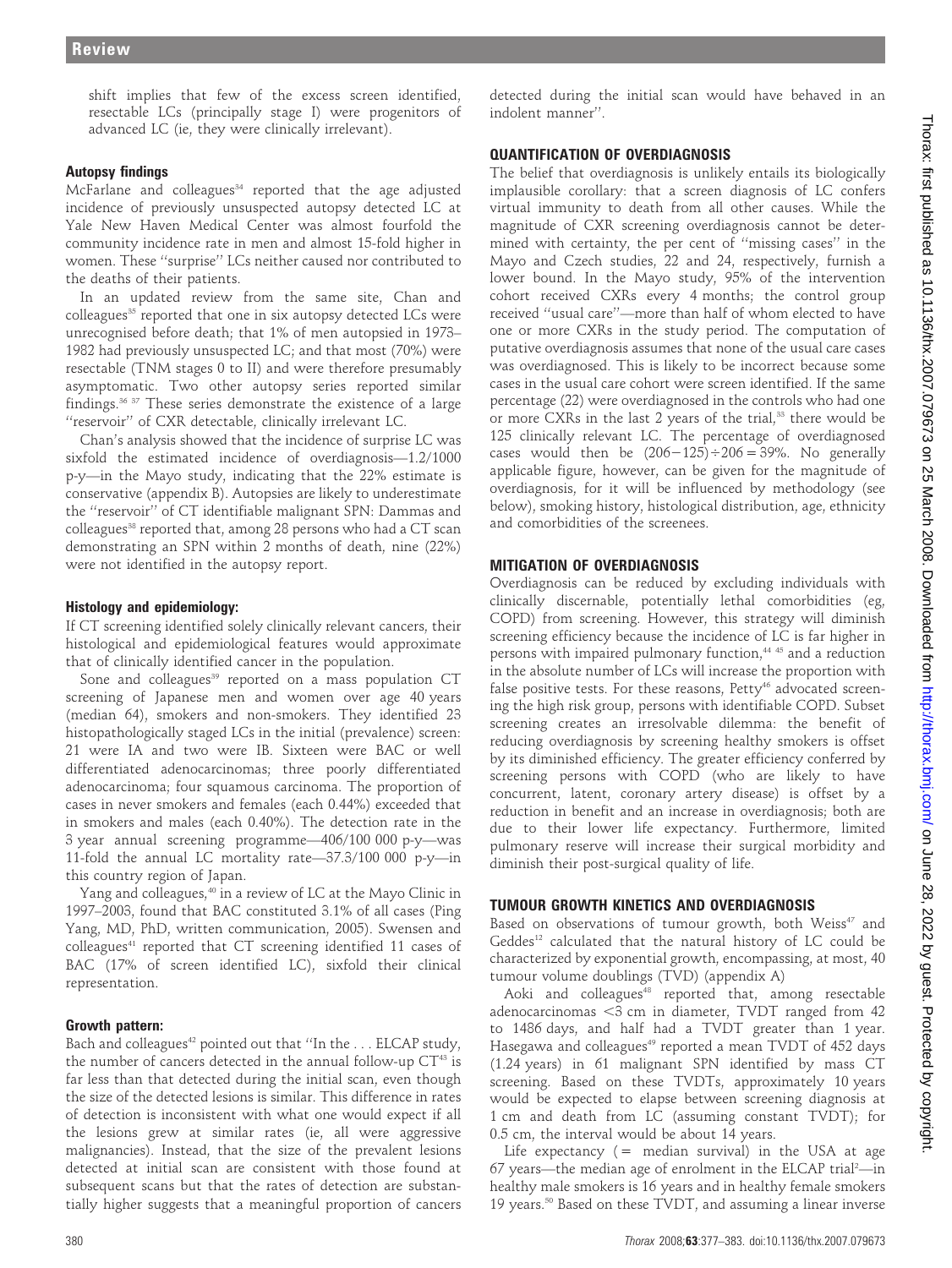relationship between age and life expectancy in this age group, one would predict that, after prescreening (to exclude individuals with significant comorbidities), 31% of males and 26% of females with a 1 cm SPN would die of all causes (of which LC would constitute a small per cent) had they not been screen identified.

# INFLUENCE OF CT IDENTIFICATION ON OVERDIAGNOSIS AND **OUTCOME**

Because CT augments lead time bias and introduces a favourable biological (phenotypic—see below) bias, it will increase overdiagnosis and hence both survival and mortality. Bach and colleagues<sup>51</sup> pooled the results of three one-armed CT screening trials and compared their outcomes with LC incidence and stage expectations modelled on SEER data. They reported 144 LC cases observed versus 44.5 expected. There was no diminution in advanced stage LC compared with the predicted values, implying that some of the 99.5 excess cases were overdiagnosed  $(99.5 \div 144 = 69\%)$ .

#### Lead time bias

With a mean TVDT of 1 year, 3 years are required for a tumour diameter to increase from 0.5 to 1 cm. For this reason, and because 1 cm tumours are frequently obscured in CXRs, CT, in comparison with CXR screening, will increase survival of stage I adenocarcinomas by approximately 3 years because of lead time bias. Under the dual assumptions that all-cause mortality remains constant and that earlier resection does not reduce the occurrence of occult metastases, 5 year stage IA LC fatality  $(\approx 30\%)$  would be reduced by a factor of 3/5, increasing 5 year LC survival from  $\approx 70\%$  to  $\approx 90\%$ .

Non-LC mortality in the screened cohort of the Mayo trial<sup>27</sup> was  $21.6/1000$ p-y = all-cause mortality,  $24.8/-$  LC-mortality, 3.2/. The ratio of non-LC-mortality to LC-mortality was  $(21.6 \div 3.2) = 7:1$ . Based on the assumption that CT increases lead time by 3 years, the percentage of individuals diagnosed with clinically irrelevant stage I LC would increase to an unquantifiable but substantial amount: (1) the lead time estimate is conservative; (2) persons who develop LC have more severe obstructive airways disease (and coronary heart disease<sup>52</sup>) than the cohort from which they are drawn, and would therefore be expected to have a higher non-LC-mortality; (3) pulmonary resection is likely to foreshorten the course of lethal cardiopulmonary comorbidities.<sup>53</sup>

#### Biological bias

CT screening introduces a phenotypic bias because of the identification of an LC population differing in histological composition and biological potential from those identified either clinically or by CXR screening.<sup>41</sup> BACs have greater transradiancy because they retain the underlying air containing alveolar structure (lepidic growth). This ''ground glass'' appearance offers far less contrast with the surrounding lung.<sup>54</sup> For this reason, they are less detectable with CXR than are adeno- and squamous carcinomas, which, by contrast, have a solid density (hilic growth). Thus BACs are overrepresented in CT screenings, relative to both their proportion in CXR screenings and reflecting their slow growth, to the proportion of LC that become clinically evident.

Shimizu and colleagues $54$  reported on 136 thin section CT evaluated air containing carcinomas under 20 mm in size, pstage IA. One per cent showed pleural involvement; 2% vascular invasion; none showed lymphatic invasion. Relapse free 5 year survival was 100%. Hasegawa and colleagues<sup>49</sup> reported on TVDT of CT identified small SPN according to their high resolution CT characteristics. The mean TVDT was 813 days among 19 with a pure ground glass appearance. The authors pointed out that a large number of these were CXR undetectable. Assuming no evolution to a more aggressive phenotype, a 1 cm BAC with an 813 TVDT would require 22 years to achieve a lethal size (10 cm).

#### Overdiagnosis and outcome

Although LC mortality is the most sensitive test of screening efficacy, outcome can best be gauged by complementing LC mortality with all-cause mortality.<sup>5 55</sup> All-cause mortality assesses the benefit conferred by earlier intervention with the offsetting harm done to persons with overdiagnosed and understaged LC and false positive tests.

All-cause mortality was higher in the screened than in the control cohort in both the Mayo and Czech trials.<sup>55</sup> Under the assumption that vital status has been ascertained in all participants after an adequate period of observation, which appears to be correct, $2830$  this suggests that CXR with cytological screening exerts a negative net effect. To offset the postulated adverse effect of increased overdiagnosis, CT screening would have to substantially reduce the number of cases with occult metastases and diminish the absolute number with advanced (unresectable) LC. Whether it will achieve the former by advancing the diagnosis by about 3 TVD is unknown. No reduction in the number of advanced LC was achieved in the CXR imaging studies<sup>27 30</sup>; none is evident in preliminary analyses of CT screening.<sup>41 51 56 57</sup>

#### EFFICACY VERSUS EFFECTIVENESS

Mortality (efficacy), surgical morbidity and overdiagnosis will be far lower in screening trials conducted in centres of excellence, which systematically exclude persons with identifiable significant comorbidities $41$  than in population based settings (which gauge effectiveness).<sup>58</sup>

#### CONCLUSIONS

- 1. Although difficult to quantify, CXR with cytological LC screening results in a clinically important amount of overdiagnosis.
- 2. To improve outcome, CT screening, which will increase the proportion of overdiagnosed cases, will need to achieve a reduction in LC mortality sufficient to offset the immediate and long term adverse effects imposed by surgery in overdiagnosed, understaged and false positive cases.
- 3. Overdiagnosis will be greatest in series that confine their outcome assessment to CT identified stage I LC.

Acknowledgements: I am greatly indebted to Pamela Marcus, MS, PhD, epidemiologist, National Cancer Institute, for her critical reading of the manuscript and for her numerous incisive comments and contributions.

Competing interests: None.

#### **REFERENCES**

- Bach PB, Niewoehner DE, Black WC. Screening for lung cancer: the guidelines. Chest 2003;123(Suppl1): 83S–8S.
- 2. Henschke CI, McCauley DI, Yankelevitz DF, et al. Early Lung Cancer Action Project: overall design and findings from baseline screening. Lancet 1999;354:99-105.
- **Mountain CF.** Revisions in the international system for staging lung cancer. Chest 1997;111:1710–17.
- 4. Miettinen OS, Henschke CI. CT screening for lung cancer: coping with nihilistic recommendations. Radiology 2001;221:592-6.
- 5. Reich JM. Assessing the efficacy of lung cancer screening. Radiology 2006;238:398–401.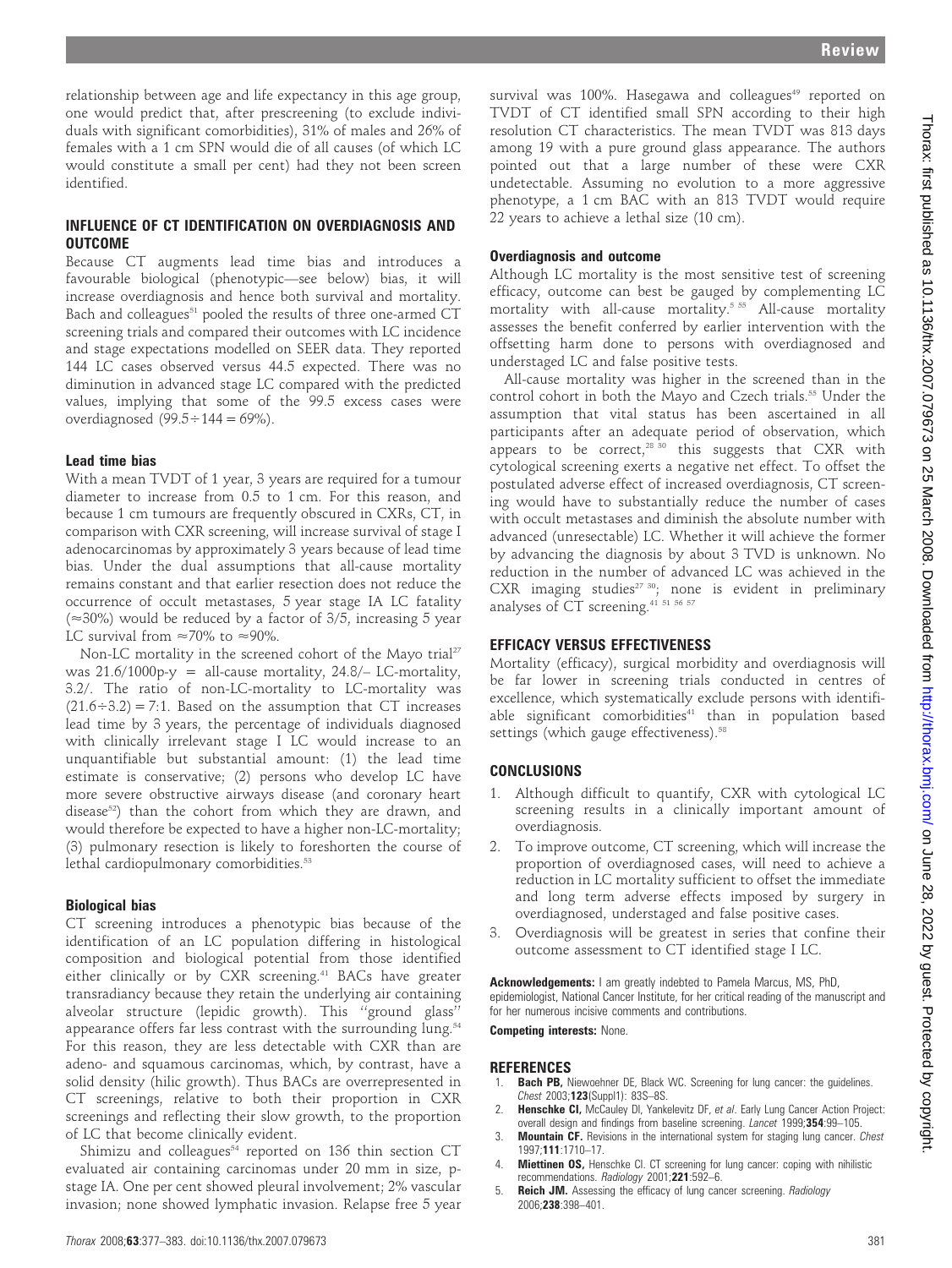# **Review**

- 6. Brown BW, Brauner C, Minnotte MC. Noncancer deaths in white adult cancer patients. J Natl Cancer Inst 1993;85:979-87.
- 7. **NCI.** Surveillance, Epidemiology, and End Results (SEER) program: SEER public use tape (1973–87). Bethesda, Maryland: Cancer Statistics Branch, Surveillance Program Division of Cancer Prevention and Control, NCI 1990.
- 8. National Center for Health Statistics. Vital statistics of the United States, vol 2. Mortality. Rockville, MD: National Center for Health Statistics, 1973–1987.
- 9. Mori M, Chiba R, Takahashi T. Atypical adenomatous hyperplasia of the lung and its differentiation from adenocarcinoma. Cancer 1993;72:2331-40.
- 10. **Parkin DM,** Moss SM. Lung cancer screening: improved survival but no reduction in deaths—the role of "overdiagnosis". Cancer Suppl 2000;89:2369-76.
- 11. **US DHHS**. Surveillance, epidemiology, and end results: Incidence and mortality data, 1973–77. Bethesda, MD: National Cancer Institute, 1981, NIH publication No 81- 2330.
- 12. Geddes DM. The natural history of lung cancer: a review based on rates of tumour growth. Br J Dis Chest  $1979:73:1-17$
- 13. Black WC. Overdiagnosis: an underrecognized cause of confusion and harm in cancer screening. J Natl Cancer Inst 2000;92:1280-2.
- 14. **Dunn GP,** Bruce AT, Ikeda H, et al. Cancer immunoediting: from immunosurveillance to tumor escape. Nat Immunol 2002;3:991-8.
- 15. Flehinger BJ, Kimmel M, Melamed MR. The effect of surgical treatment on survival from early lung cancer. Chest 1992;101:1013–18.
- 16. Sobue T, Suzuki T, Matsuda M, et al. Survival for clinical stage I lung cancer not surgically treated: comparison between screen-detected and symptom-detected cases. Cancer 1992;69:685–92.
- 17. Henschke CI, Wisnivesky JP, Yankelevitz D, et al. Small stage I cancers of the lung: genuineness and curability. Lung Cancer 2003;39:327-30.
- 18. Feinstein AR, Esdaile JM. Incidence, prevalence, and evidence: scientific problems in epidemiologic statistics for the occurrence of cancer  $Am$  J Med 1987;82:113–23.
- 19. **Kircher T,** Nelson J, Burdo H. Inaccuracy of death certificates in assigning cause of death. The autopsy as a measure of accuracy of the death certificate. N Engl J Med 1985;313:1263–9.
- 20. Yankelevitz DF, Kostis WJ, Henschke CI, et al. Overdiagnosis in chest radiographic screening for lung cancer: frequency. Cancer 2003;97:1272-5.
- 21. Friberg S, Mattson S. On the growth rates of human malignant tumors: implications for medical decision making. J Surg Oncol 1997;65:284-97.
- 22. http://www.lifeexpectancy.com/help/1.0/Introduction.shtml (accessed 23 November 2007).
- 23. Bianchi F, Hu J, Pelosi G, et al. Lung cancers detected by screening with spiral computed tomography have a malignant phenotype when analyzed by cDNA microarray. Clin Cancer Res 2004;10(pt 1):6023-8.
- 24. Mulshine JL, Sullivan DC. Lung cancer screening. N Engl J Med 2005;352:2714-20.
- 25. Mulshine JL, Weinstein JN. Is the gene expression pattern of lung cancer detected by screening with spiral computed tomography different from that of symptomdetected lung cancer? Clin Cancer Res 2004;10(pt 1):5973-4.
- 26. **Quackenbush J.** Microarray analysis and tumor classification. N Engl J Med 2006;354:2463–72.
- 27. Fontana RS, Sanderson DR, Woolner LB, et al. Lung cancer screening: The Mayo program. J Occup Med 1986;28:746–50.
- 28. **Marcus PM,** Bergstralh E, Fagerstrom RM, et al. Lung cancer mortality in the Mayo Lung Project: impact of extended followup. J Natl Cancer Inst 2000;92:1308-16.
- 29. **Eddy DM.** Screening for lung cancer. Ann Intern Med 1989;111:232-7.<br>30. **Kubik A.** Parkin DM. Khlat M. et al. Lack of benefit from semi-annual so
- Kubik A, Parkin DM, Khlat M, et al. Lack of benefit from semi-annual screening for cancer of the lung: follow-up report of a randomized controlled trial on a population of high-risk males in Czechoslovakia. Int J Cancer 1990;45:26-33
- 31. Kubik A, Poläk J. Lung cancer detection: results of a randomized prospective study in Czechoslovakia. Cancer 1986;57:2427–37.
- 32. Kubik A, Parkin DM, Zatloukal P. Czech study on lung cancer screening: post-trial follow-up of lung cancer deaths up to year 15 since enrollment. Cancer Suppl 2000;89:2364–8.
- 33. Fontana RS, Sanderson DR, Woolner LB, et al. Screening for lung cancer. A critique of the Mayo Lung Project. Cancer 1991;67:1155-64.
- 34. McFarlane MJ, Feinstein AR, Wells CK, et al. The 'epidemiologic necropsy': unexpected detections, demographic selections, and changing rates of lung cancer. JAMA 1987;258:331–8.
- 35. Chan CK, Wells CK, McFarlane MJ, et al. More lung cancer but better survival. Implications of secular trends in ''necropsy surprise'' rates. Chest 1989;96:291–6.
- 36. **Kendre G,** Szende B, Lapis K, et al. Misdiagnosis of lung cancer in a 2000 consecutive autopsy study in Budapest. Gen Diagn Pathol 1996;141:169–78.
- 37. Manser RL, Dodd M, Byrnes G, et al. Incidental lung cancers identified at coronial autopsy: implications for overdiagnosis of lung cancer by screening. Respir Med 2005;99:501–7.
- 38. **Dammas S, Patz EF Jr, Goodman PC. Identification of small lung nodules at autopsy:** implications for lung cancer screening and overdiagnosis bias. Lung Cancer 2001;33:11–16.
- 39. Sone S, Li F, Honda T, et al. Results of three-year mass screening programme for lung cancer using mobile low-dose spiral computed tomography scanner. Br J Cancer 2001;84:25–32.
- 40. Yang P, Allen MS, Aubrey MC, et al. Clinical features of 5628 primary lung cancer patients. Chest 2005;128:452–62.
- 41. **Swensen SJ,** Jett JR, Hartman TE, et al. CT screening for lung cancer: five-year prospective experience. Radiology 2005;235:259-65.
- 42. **Bach PB,** Kelly MJ, Ramsey CT, et al. Screening for lung cancer: a review of the current literature. Chest 2003;123(Suppl 1):72S–82.
- 43. **Henschke CI,** Naidich DP, Yankelevitz DF, et al. Early lung cancer action project: initial findings on repeat screenings. Cancer 2001;92:153–9.
- 44. Skillrud DM, Offord DP, Miller RD. Higher risk of lung cancer in chronic obstructive pulmonary disease. Ann Intern Med 1986;105:503-7.
- 45. Tockman MS, Athonisen NR, Wright EC, et al. Airways obstruction and the risk for lung cancer. Ann Intern Med 1987;106:512–18.
- 46. Petty TL. Screening strategies for early detection of lung cancer: the time is now. JAMA 2000;284:1977–80.
- 47. Weiss W. A practical model of tumor growth. J Respir Dis 1980;1:41-9.
- 48. **Aoki T,** Nakata H, Watanabe H, et al. Evolution of peripheral lung adenocarcinomas: CT findings correlated with histology and tumor doubling time. AJR Am J Roentgenol 2000;174:763–8.
- 49. **Hasegawa M,** Sone S, Takashima S, et al. Growth rate of small lung cancers detected on mass CT screening. Br J Radiol 2000;73:1252–9.
- 50. Final report of the individual life insurance valuation mortality. http://www.soa.org/ research/individual-life/final-report-life-insurance-valuation.aspx (accessed 10 December 2007).
- 51. **Bach PB,** Jett JR, Pastorino U, et al. Computed tomographic screening and lung cancer outcomes. JAMA 2007;297:953–61.
- 52. Anthonisen NR. Smoking, lung function, and mortality. Thorax 2000;55:729-30.
- 53. **Sin DD,** Wu L, Paul Man SF. The relationship between reduced lung function and cardiovascular mortality. Chest 2005;127:1952-9.
- 54. Shimizu K, Yamada K, Saito H, et al. Surgically curable peripheral lung carcinoma: correlation of thin-section CT findings with histologic prognostic factors and survival. Chest 2005;127:871–8.
- 55. Black WC, Haggstrom DA, Welch HG. All-cause mortality in randomized trials of cancer screening. J Natl Cancer Inst 2002;94:168-73.
- 56. Patz EF, Swensen SJ, Herndon II JE. Estimate of lung cancer mortality from lowdose spiral computed tomography screening trials: implication for current mass screening recommendations. J Clin Oncol 2004;22:2202-6.
- 57. Gohagan JK, Marcus PM, Fagerstrom RM, et al. Final results of the Lung Screening Study, a randomized feasibility study of spiral CT versus chest x-ray screening for lung cancer. Lung Cancer 2005;47:9–15.
- 58. **Handy JR Jr,** Asaph JW, Skokan L, et al. What happens to patients undergoing lung cancer surgery? *Chest* 2002:122:21-3.
- 59. Reich JM. Improved survival and higher mortality: the conundrum of lung cancer screening. Chest 2002;122:329–37.

# APPENDICES

#### Appendix A

Tumour diameter can be computed from the exponential equation:  $y = 0.001(1.26)^{y}$ 

whose derivation is supplied in a previous paper,<sup>59</sup> where y is tumour diameter and x is the number of tumour volume doublings (TVD). The log form

 $x = ln1000y \div ln1.26$ facilitates computation. The salient points agree with Geddes<sup>'12</sup> comprehensive analysis (see table A1 and fig A1).

- (1) 27 TVDs are required to achieve a 0.5 cm diameter, the intervention threshold in US CT trials.
- (2) 30 TVDs are required to achieve a 1 cm diameter (0.5 g), the minimal threshold for CXR recognition, at which time the neoplasm has completed 75% of its natural history.
- (3) 35 TVDs are required to achieve a diameter of 3 cm, the upper limit of stage IA  $\overline{C}$
- (4) At 40 TVDs, tumour diameter is 10 cm (500 g), a lethal size.
- (5) An increase in diameter from 0.5 to 1 cm requires an eightfold increase in volume, which is accomplished by 3 TVDs.
- (6) At a mean TVDT of 1 year, 10 years are required to grow from a CXR threshold of 1 to 10 cm.

#### Table A1 Tumour diameter based on the number of tumour volume doublings

| No of<br><b>TVDs</b> | <b>Tumour</b><br>diameter (cm) |
|----------------------|--------------------------------|
| 0                    | 0.001                          |
| 5                    | 0.003                          |
| 10                   | 0.010                          |
| 15                   | 0.032                          |
| 20                   | 0.102                          |
| 25                   | 0.323                          |
| 30                   | 1.026                          |
| 35                   | 3.26                           |
| 40                   | 10.35                          |

TVD, tumour volume doublings.